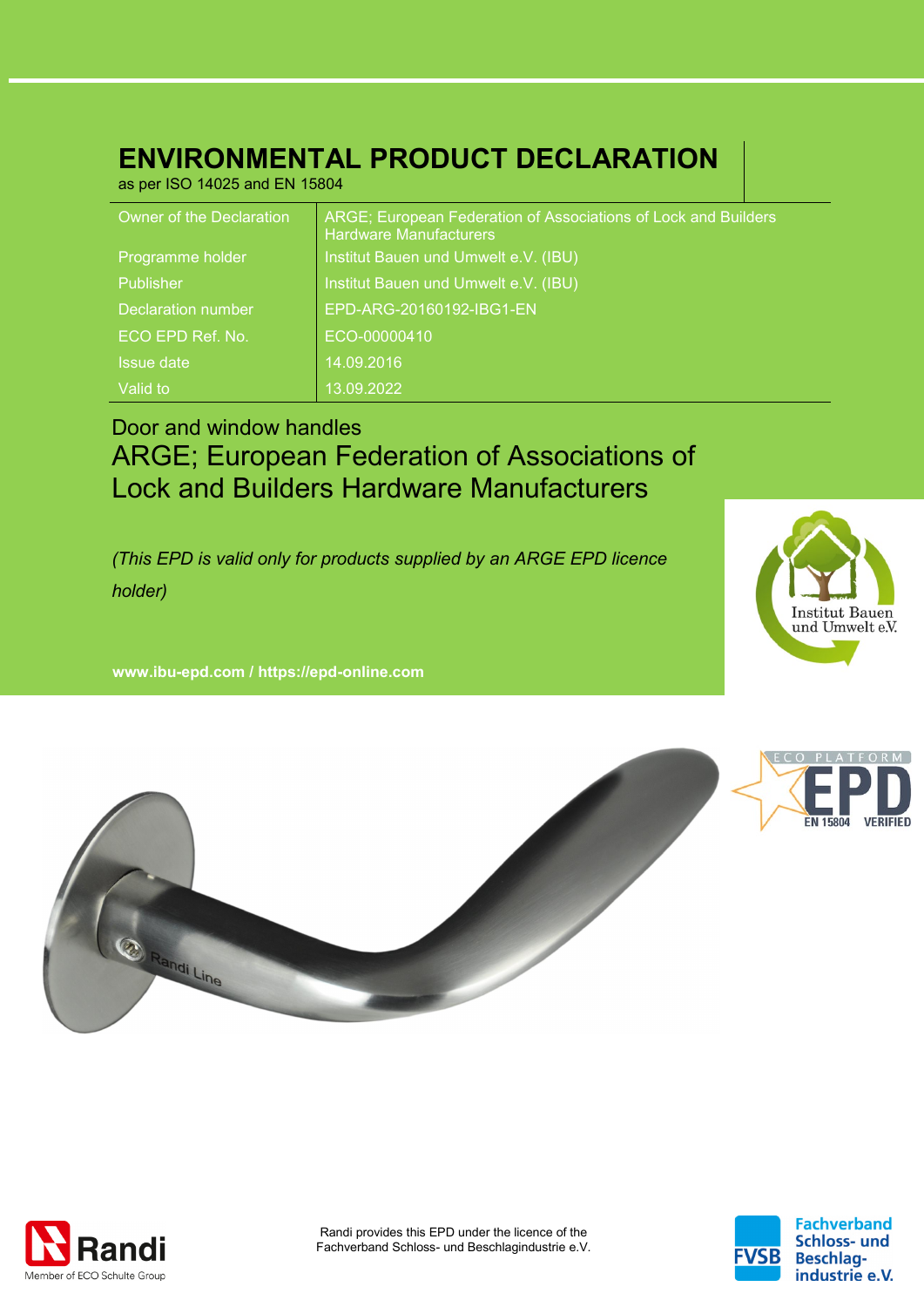# **RG**

#### **1. General Information**

#### **Programme holder**

IBU - Institut Bauen und Umwelt e.V. Panoramastr. 1 10178 Berlin Germany

#### **Declaration number** EPD-ARG-20160192-IBG1-EN

#### **This Declaration is based on the Product Category Rules:** Building Hardware products, 02.2016

(PCR tested and approved by the SVR)

#### **Issue date**

14.09.2016

#### **Valid to**

13.09.2022

Wireinmarger

Prof. Dr.-Ing. Horst J. Bossenmayer (President of Institut Bauen und Umwelt e.V.)

umun

Dr. Burkhart Lehmann (Managing Director IBU)

#### ARGE **Door and window handles**

#### **Owner of the Declaration**

ARGE; European Federation of Associations of Lock and Builders Hardware Manufacturers Offerstraße 12, 42551 Velbert **Germany** 

#### **Declared product / Declared unit**

### 1 kg of door or windows handle

#### **Scope:**

This ARGE EPD covers handles intended to be used in door and window assemblies of varying materials and applications. The reference product used to calculate the impact this product group has on the environment is a door handle composed primarily of brass and steel and has been selected for the LCA (Life Cycle Assessment) because it is the product with the highest impact for 1 kg of product. A validity scope analysis has also been carried out to determine the limiting factors for door and window handles covered by this EPD. In a preliminary study (simplified LCA), it has been confirmed that this EPD represents the worst case condition and it can therefore be used to cover all door and window handles manufactured in Europe by ARGE member companies.

The owner of the declaration shall be liable for the underlying information and evidence, but the ARGE programme holder (IBU) cannot be held responsible for manufacturer's information, life cycle assessment data or evidence

#### **Verification**

| The CEN Norm / EN 15804/ serves as the core PCR |
|-------------------------------------------------|
| Independent verification of the declaration     |
| according to /ISO 14025/                        |
| <u>x</u> externally<br>internally               |

Dr. Frank Werner (Independent verifier appointed by SVR)

#### **2. Product**

#### **2.1 Product description**

This EPD covers handle, mechanisms for the opening and maintaining in a closed position of doors or windows in buildings.

#### **2.2 Application**

These products are designed to be integrated into door or windows assemblies of varying materials and applications. They may be used on all kinds of doors and windows (both inside and outside).

#### **2.3 Technical Data**

Ideally, products should comply with a suitable technical specification. /EN 1906/ is an example of such a specification and some products will comply with this. The relevant grading structure is shown in the following table.

| <b>Name</b>                                              | Value                                  | <b>Unit</b> |
|----------------------------------------------------------|----------------------------------------|-------------|
| Category of use                                          | $1 - 4$                                | Grade       |
| Durability                                               | 6, 7                                   | Grade       |
| Test door mass                                           |                                        | Grade       |
| Suitability for fire resistance & smoke<br>control doors | 0, A, A1,<br>B, B1, C,<br>C1, D,<br>D1 | Grade       |
| Safety                                                   | 0, 1                                   | Grade       |
| Corrosion resistance                                     | $0 - 5$                                | Grade       |
| Security - burglar resistance                            | $0 - 4$                                | Grade       |
| Type of operation                                        | A. B. U                                | Grade       |

#### **2.4 Application rules**

Since /EN 1906/ is not a harmonized standard, it is not subject to the terms of the CPR and compliance with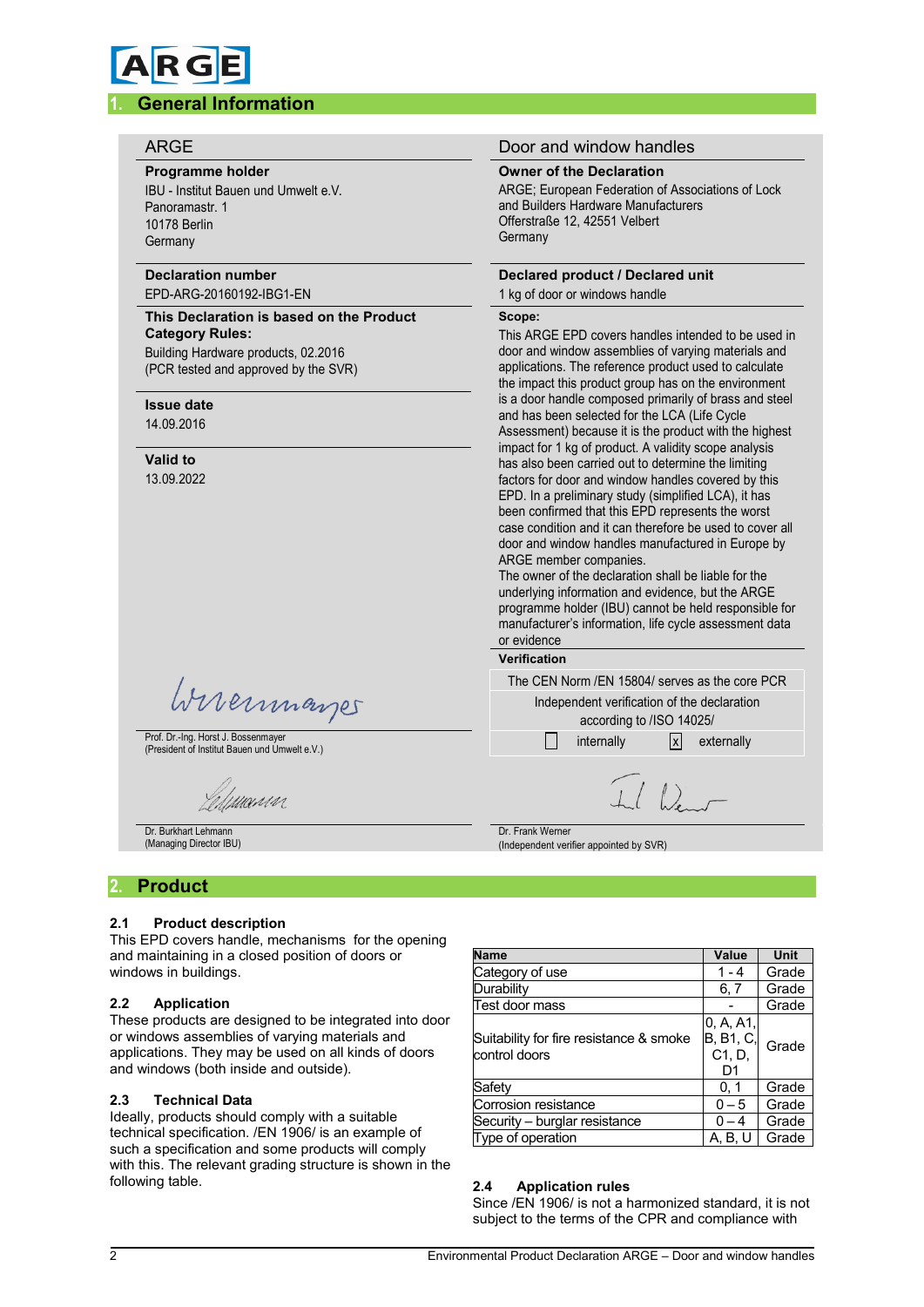![](_page_2_Picture_0.jpeg)

the standard is purely voluntary. National provisions however (e.g. Building Regulations) may still apply.

#### **2.5 Delivery status**

The products are sold by unit. Deliveries of a single unit might be possible but will be an exception. Regular deliveries will cover a larger amount of door and window handles as they are put on the market as "B2B" product and not for a final customer.

#### **2.6 Base materials / Ancillary materials**

#### **Composition of product analysed for this EPD:**

The values given in the table below are for the product analysed for this EPD. Ranges of values for other products covered by the validity scope analysis are shown in brackets

| <b>Name</b>                                    | <b>Value</b> | Unit          |
|------------------------------------------------|--------------|---------------|
| Brass $(0.00\% - 74.15\%)$                     | 74.15        | $\%$          |
| Steel (0.00% - 89.48%)                         | 24.97        | $\%$          |
| Polyethylene high density (0.00% -<br>$0.65\%$ | 0.61         | $\frac{0}{0}$ |
| Polyoxomethylene (0.00% - 8.51%)               | 0.27         | $\%$          |
| Aluminium (0.00% - 68.97%)                     |              | $\%$          |
| Stainless steel (0.00%-62.45%)                 | 0            | $\%$          |
| Nylon 6 (0.00% - 27.54%)                       | O            | $\%$          |
| Nylon 66 (0.00% - 0.21%)                       | 0            | $\%$          |
| Zinc based alloy $(0.00\% - 9.24\%)$           | O            | $\%$          |
| Zinc (0.00% - 93.41%)                          | O            | $\%$          |
| Epoxy (0.00% - 18.19%)                         | U            | $\frac{0}{0}$ |

Nylon 66 and Acetal as ancillary material.

The product contains no substances cited on the REACH list of hazardous substances.

**Zinc-based alloy** is an alloy of four separate metals: zinc, aluminium, magnesium and copper. **Steel** is produced by combining iron with carbon as well as other elements depending on the desired characteristics. The subcomponents made of steel are formed by stamping.

**Brass** is an alloy of zinc and copper. Subcomponents made of brass are made by forging.

**Nickel silver** is an alloy of copper (~60%) with nickel (~20%) and zinc (~20%). Subcomponents made of nickel silver are formed by stamping.

**Nylon 66** is a polyamide produced by the

polycondensation of hexamethylenediamine and adipic acid in equal parts. This can then be combined with glass fibres to improve its mechanical properties. Subcomponents made of nylon are formed by injection moulding.

**Acetal**, or polyoxymethylene, is produced via polymerisation of anhydrous formaldehyde. Subcomponents made of acetal are also formed by injection moulding.

#### **2.7 Manufacture**

The production of a handle normally follows a 3 step procedure:

1. Preparation of semi- finished products components (as indicated in 2.6) on factory site or by external manufacturers.

2. Preassembly of assembly modules (on-site factory) 3. Final assembly (on-site factory)

The individual parts of the product are assembled manually.

#### **2.8 Environment and health during manufacturing**

Regular measurements of air quality and noise levels are performed by ARGE member manufacturers. Resulting levels shall be within compulsory safety limits. In areas where employees are exposed to chemical products, prescribed safety clothes and technical safety devices shall be provided. Regular health checks are mandatory for employees on production sites.

#### **2.9 Product processing/Installation**

The installation of the product could vary depending on the type of door and the specific situation but products shall not require energy consumption for installation.

#### **2.10 Packaging**

Normally each single product is packaged in paper. Door or window handles are then packed in a cardboard box and stacked on wooden pallets for transport to the customer (door or window manufacturers).

Waste from product packaging is collected separately for waste disposal (including recycling).

#### **2.11 Condition of use**

Once installed, the products shall require no servicing during their expected service lives. There shall be no consumption of water or energy linked to their use, and they shall not cause any emissions.

#### **2.12 Environment and health during use**

No environmental damage or health risks are to be expected during normal conditions of use

#### **2.13 Reference service life**

The Reference Service Life is 10 years under normal working conditions. This corresponds to passing a mechanical endurance test of 100.000 cycles as specified in the /EN 1906/. The Reference Service Life is dependent on the actual frequency of use and environmental conditions. It is required that installation, as well as maintenance of the product, must be done in line with instructions provided by the manufacturer.

#### **2.14 Extraordinary effects**

#### **Fire**

The product is suitable for use in a fire resisting and/or smoke control door/window set according to the classes specified in /EN 1906/.

#### **Water**

The declared product is intended to be used in buildings under normal conditions (indoor or outdoor use). It shall not emit hazardous substances in the event of flooding.

#### **Mechanical destruction**

Mechanical destruction of the declared product shall not materially alter its composition, or have any adverse effect on the environment

#### **2.15 Re-use phase**

Removal of door or window handle components (for reuse or re-cycling) shall have no adverse effect on the environment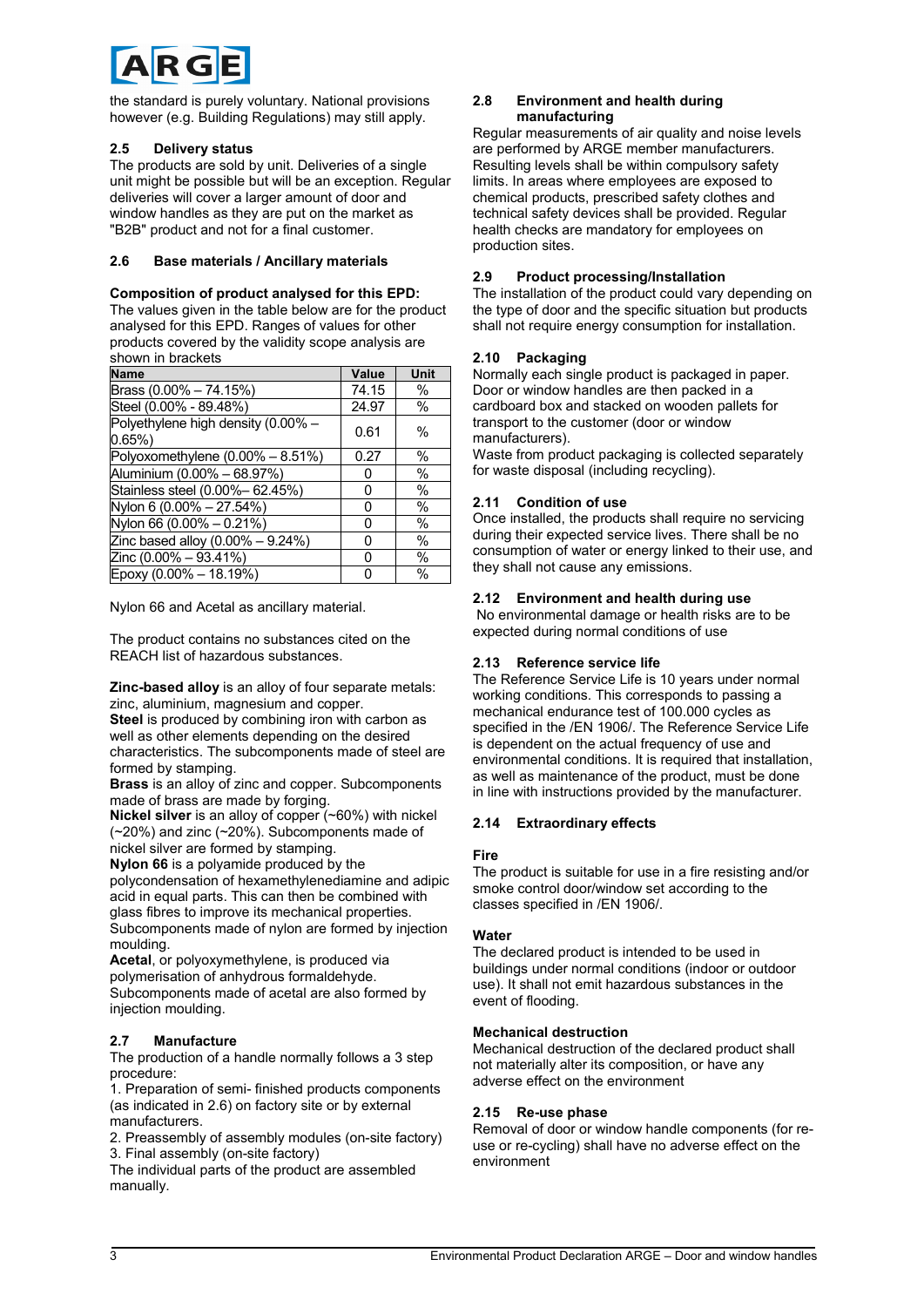![](_page_3_Picture_0.jpeg)

#### **2.16 Disposal**

Door or window handle components should be recycled wherever possible, providing that there is no adverse effect on the environment.

The waste code in accordance with the /European Waste Code/ is 17 04 07.

#### **3. LCA: Calculation rules**

#### **3.1 Declared Unit**

The declared unit for all products covered by ARGE EPD is 1 kg (of product). Since individual products will rarely weigh exactly 1 kg it is necessary to establish the exact weight of the product then use this as a correction factor to determine the true values for 1 kg of product in the tables (Section 5).

A total of 11 typical products (based on sales figures) have been evaluated and the worst case results are used in section 5 of this EPD

#### **Correction factor**

| <b>Name</b>              | Value           | Unit |
|--------------------------|-----------------|------|
| Declared unit mass       |                 | ka   |
| Mass of declared product | 0.749           | Κa   |
| Correction factor        | Divide by 0.749 |      |

#### **3.2 System boundary**

The type of the EPD covers "cradle-to-grave" requirements.

The analysis of the product life cycle includes the production and transport of the raw materials, manufacture of the product and the packaging materials, which are declared in modules A1-A3. Losses during production are considered as waste and are sent for recycling. No recycling processes are taken into account except transport and an electricity consumption for grinding the metals. When recycled metals are used as raw material, and only their transformation process is taken into account: not the extraction of the raw material.

A4 module represents the transport of the finished product to the installation site.

There is no waste associated with the installation of the product. The A5 module therefore represents only the disposal of the product packaging.

For the re-cycling requirements considered for this study, there are no inputs or outputs for stages B1- **B7** 

The End-of-Life (EoL) stages are also considered. The transportation to the EoL disposal site is taken into account in module C2. Module C4 covers the disposal of the door and window handles. Module C3 covers the recycling of the individual elements according to European averages, with the remaining waste divided between incineration and landfill. The same assumption as for waste to recycling in A3 is used here.

For end-of-life modules (C1 to C4) the system boundaries from the /XP P01-064/CN/ standard have been followed, see annex H.2 and H.6 of this standard document for figures and further details.

In practice, the end-of-life has been modelled as follows:

- When a material is sent for recycling, generic transport and electric consumption of a shredder is taken into account (corresponding to the process

#### **2.17 Further information**

Details of all types and variants to be shown on the manufacturers' websites listed on http://arge.org/members/members-directory.html.

"Grinding, metals"). Only then is the material

considered to have attained the "end-of-waste" state. - Each type of waste is modelled as transport to the treatment site with a distance of 30 km (source: /FD P01-015/). Parts sent for recycling include electricity consumption (grinding) and a flow ("Materials for recycling, unspecified").

Four scenarios for the end-of-life of the products have been declared for this EPD:

1. 100% of the product going to landfill

2. 100% of the product going to incineration

3. 100% of the product going to recycling

4. Mixed scenario consisting of the previous three scenarios, values depend on the amount of waste going for recycling.

Module D has not been declared.

#### **3.3 Estimates and assumptions**

The LCA data of the declared handle has been calculated by the production data of a total of 3 ARGE member companies, collecting data on 11 different products. These companies had been chosen by ARGE as being representative by means of their production processes and their market share. The handle chosen as representative for this calculation follows the "worst case" principle as explained under section 6. LCA interpretation.

#### **3.4 Cut-off criteria**

The cut -off criteria considered are 1% of renewable and non-renewable primary energy usage and 1% of the total mass of that unit process. The total neglected input flows per module shall be a maximum of 5% of energy usage and mass.

For this study, all input and output flows have been considered at 100%, including raw materials as per the product composition provided by the manufacturer and packaging of raw materials as well as the final product. Energy and water consumptions have also been considered at 100% according to the data provided. With the approach chosen, no significant environmental impacts are known to have been cut-off.

#### **3.5 Background data**

For life cycle modelling of the considered product, all relevant background datasets are taken from the ecoinvent 3.1 – Alloc Rec database. The life cycle analysis software used is SimaPro (V8.0.5), developed by PRé Consulting.

#### **3.6 Data quality**

The objective is to evaluate the environmental impact of the product over its entire life. Time factor and life cycle inventory data used comes from:

Data collected specifically for this study on the ARGE manufacturers' sites. Data sets are based on 1-year averaged data (time period: January 2013 to December 2013).

In the absence of collected data, generic data from the ecoinvent V3 database. This is updated regularly and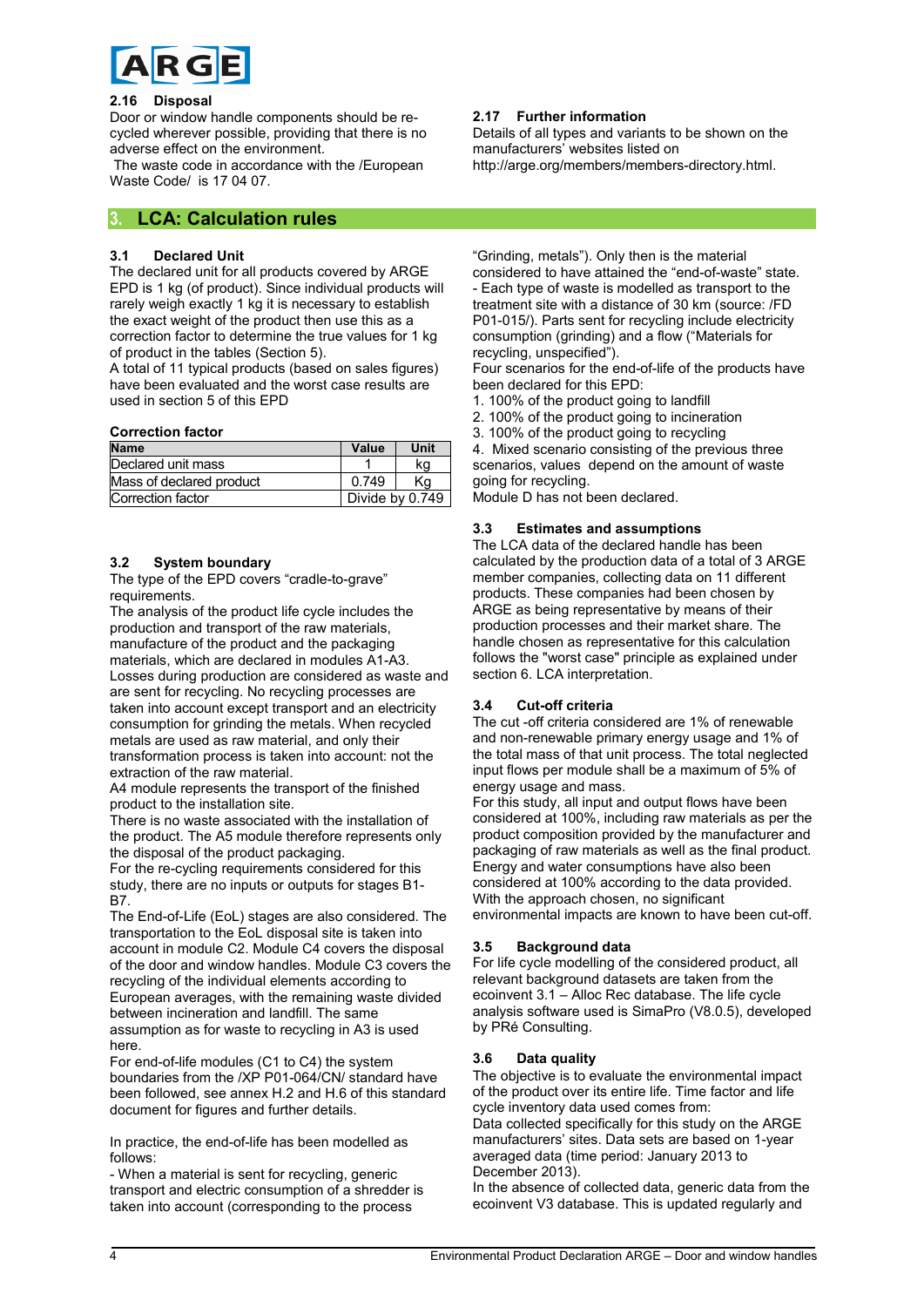![](_page_4_Picture_0.jpeg)

is representative of current processes (the entire database having been updated in 2014).

#### **3.7 Period under review**

The data of the LCA is based on the annual production data of several ARGE member companies from 2013. Other values, e.g. for the processing of the base materials, are taken from the/ ecoinvent v3/.1 Alloc Rec where the dataset age varies for each dataset, see ecoinvent documentation for more information.

#### **3.8 Allocation**

The products are produced in numerous production sites. All data was provided by the manufacturers of

#### **4. LCA: Scenarios and additional technical information**

The following technical information is the basis for the declared modules or can be used for developing specific scenarios in the context of a building assessment for Modules Not Declared (MND).

#### **Transport to the building site (A4)**

| <b>Name</b>                                    | Value | <b>Unit</b>      |
|------------------------------------------------|-------|------------------|
| Litres of fuel                                 |       | 0.0045   1/100km |
| Transport distance                             | 3500  | km               |
| Capacity utilisation (including empty<br>runs) | 36    | $\%$             |

#### **Installation into the building (A5)**

| <b>Name</b>          | Value | Unit |
|----------------------|-------|------|
| <b>Material loss</b> |       | ka   |

#### **Reference service life**

| <b>Name</b>                                            | Value | Unit |
|--------------------------------------------------------|-------|------|
| Reference service life (condition of<br>use: see §2.13 | 10    |      |

#### **End of life (C1-C4)**

| <b>Name</b>                         | Value | Unit |
|-------------------------------------|-------|------|
| Collected separately (All scenarii) |       | kg   |
| Recycling (Mixed scenario)          | 0.609 | kg   |
| Energy recovery (Mixed scenario)    | 0.18  | kg   |
| Landfilling (Mixed scenario)        | 0.211 | kg   |
| Incineration (100% incineration     |       | kg   |
| scenario) Scenario 1                |       |      |
| Landfilling (Landfill scenario)     |       | kg   |
| Scenario 2                          |       |      |
| Recycling (100% recycling           |       | kq   |
| scenario) Scenario 3                |       |      |

It is assumed that a 16-32 ton truck is used to transport the product over the (up to) 30 km distance between the dismantling site and the next treatment site (source: FD P01-015).

#### **Reuse, recovery and/or recycling potentials (D), relevant scenario information**

As Module D has not been declared, materials destined for recycling have been accounted for in the indicator "Materials for recycling" however no benefit has been allocated.

the products per unit and then divided by the mass of the product to give a value per kg of product produced. The assumptions relating to the EoL of the product are described in the section System Boundaries.

#### **3.9 Comparability**

Basically, a comparison or an evaluation of EPD data is only possible if all the data sets to be compared are created according to /EN 15804/ and the building context, and the product-specific characteristics of performance are taken into account. The used background database has to be mentioned.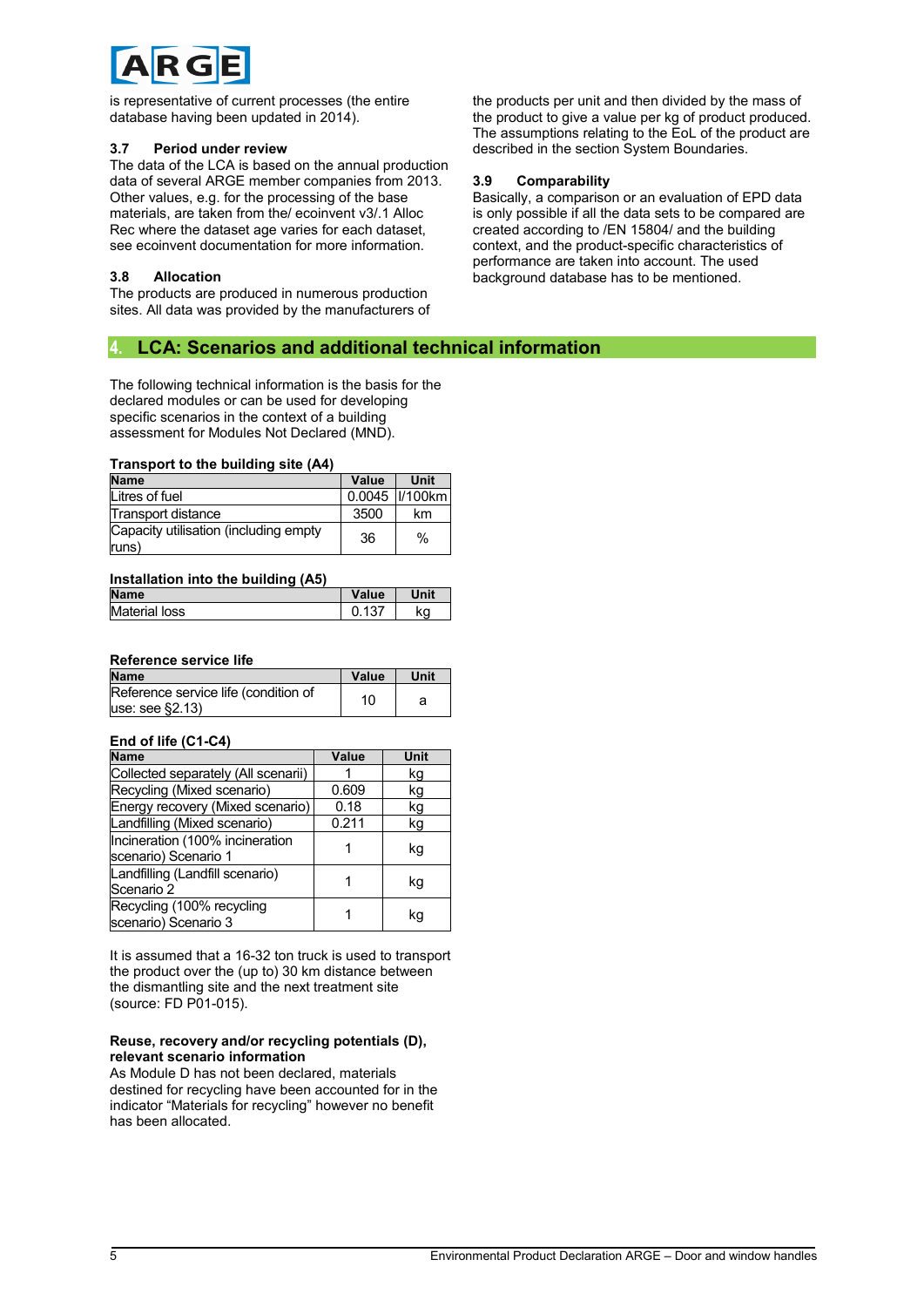![](_page_5_Picture_0.jpeg)

#### **5. LCA: Results**

In Table 1 "Description of the system boundary", the declared modules are indicated with an "X"; all modules that are not declared within the EPD but where additional data are available are indicated with "MND". Those data can also be used for building assessment scenarios. The values are declared with three valid digits in exponential form.

|                                                                                                                                                                                                                                                                                                               | <b>DESCRIPTION OF</b>                                   |                           |                                           | THE SYSTEM BOUNDARY (X = INCLUDED IN LCA; MND = MODULE NOT DECLARED                                                                                                                                                                                                                                                                                                                                                                                              |                                                       |                       |                                                                           |                  |                  |                    |                |                                                 |                                     |                                                                                     |                  |                                 |                                                                                                                 |                        |
|---------------------------------------------------------------------------------------------------------------------------------------------------------------------------------------------------------------------------------------------------------------------------------------------------------------|---------------------------------------------------------|---------------------------|-------------------------------------------|------------------------------------------------------------------------------------------------------------------------------------------------------------------------------------------------------------------------------------------------------------------------------------------------------------------------------------------------------------------------------------------------------------------------------------------------------------------|-------------------------------------------------------|-----------------------|---------------------------------------------------------------------------|------------------|------------------|--------------------|----------------|-------------------------------------------------|-------------------------------------|-------------------------------------------------------------------------------------|------------------|---------------------------------|-----------------------------------------------------------------------------------------------------------------|------------------------|
|                                                                                                                                                                                                                                                                                                               | <b>CONSTRUCTI</b><br>ON PROCESS<br><b>PRODUCT STAGE</b> |                           |                                           |                                                                                                                                                                                                                                                                                                                                                                                                                                                                  |                                                       | <b>USE STAGE</b>      |                                                                           |                  |                  |                    |                |                                                 | <b>BENEFITS AND</b><br><b>LOADS</b> |                                                                                     |                  |                                 |                                                                                                                 |                        |
|                                                                                                                                                                                                                                                                                                               |                                                         |                           |                                           | <b>STAGE</b>                                                                                                                                                                                                                                                                                                                                                                                                                                                     |                                                       |                       |                                                                           |                  |                  |                    |                |                                                 |                                     | <b>BEYOND THE</b><br><b>END OF LIFE STAGE</b><br><b>SYSTEM</b><br><b>BOUNDARIES</b> |                  |                                 |                                                                                                                 |                        |
| Raw material<br><b>Alddns</b>                                                                                                                                                                                                                                                                                 | Transport                                               | Manufacturing             | Transport from the<br>site<br>gate to the | Assembly                                                                                                                                                                                                                                                                                                                                                                                                                                                         | Jse                                                   | Maintenance           | Repair                                                                    | Replacement      | Refurbishment    | Operational energy | use            | Operational water<br>use                        | De-construction<br>demolition       | Transport                                                                           | Waste processing | Disposal                        | Recovery<br>Reuse-                                                                                              | Recycling<br>potential |
|                                                                                                                                                                                                                                                                                                               |                                                         |                           |                                           |                                                                                                                                                                                                                                                                                                                                                                                                                                                                  |                                                       |                       |                                                                           |                  |                  |                    |                |                                                 |                                     |                                                                                     |                  |                                 |                                                                                                                 |                        |
| A1                                                                                                                                                                                                                                                                                                            | A2                                                      | A3                        | A4                                        | A5                                                                                                                                                                                                                                                                                                                                                                                                                                                               | <b>B1</b>                                             | Β2                    | B <sub>3</sub>                                                            | Β4               | <b>B5</b>        |                    | <b>B6</b>      | <b>B7</b>                                       | C <sub>1</sub>                      | C <sub>2</sub>                                                                      | C <sub>3</sub>   | C4                              | D                                                                                                               |                        |
| X                                                                                                                                                                                                                                                                                                             | X                                                       | X                         | X                                         | X                                                                                                                                                                                                                                                                                                                                                                                                                                                                | <b>MND</b>                                            | <b>MND</b>            | <b>MND</b>                                                                | <b>MND</b>       | <b>MND</b>       |                    | <b>MND</b>     | <b>MND</b>                                      | $\times$                            | $\boldsymbol{\mathsf{X}}$                                                           | X                | X                               | <b>MND</b>                                                                                                      |                        |
| RESU<br>Param                                                                                                                                                                                                                                                                                                 | .TS                                                     | <b>OF</b>                 | <b>THE LCA</b>                            |                                                                                                                                                                                                                                                                                                                                                                                                                                                                  | - ENVIRONMENTAL IMPACT: 1 kg of door or window handle |                       |                                                                           |                  |                  |                    |                |                                                 |                                     |                                                                                     |                  |                                 |                                                                                                                 |                        |
| eter                                                                                                                                                                                                                                                                                                          |                                                         | Unit                      | A1-A3                                     | A <sub>4</sub>                                                                                                                                                                                                                                                                                                                                                                                                                                                   | A <sub>5</sub>                                        | C <sub>1</sub>        | C <sub>2</sub>                                                            | C2/1             | C2/2             | C2/3               | C <sub>3</sub> | C <sub>3/1</sub>                                | C <sub>3/2</sub>                    | C <sub>3/3</sub>                                                                    | C <sub>4</sub>   | C4/1                            | C4/2                                                                                                            | C4/3                   |
| <b>GWP</b>                                                                                                                                                                                                                                                                                                    |                                                         | [kg $CO2$ -Eq.]           | 7.20E+<br>$\Omega$                        | 5.89E-1 5.81E-2                                                                                                                                                                                                                                                                                                                                                                                                                                                  |                                                       | $0.00E +$<br>$\Omega$ | 5.05E-3 5.05E-3 5.05E-3 5.05E-3 4.45E-3                                   |                  |                  |                    |                | $0.00E +$<br>0                                  | $0.00E +$<br>0                      |                                                                                     |                  | 8.66E-3l1.38E-3l5.23E-1l4.97E-1 |                                                                                                                 | $0.00E +$<br>0         |
| ODP                                                                                                                                                                                                                                                                                                           |                                                         | [kg CFC11-Eq.]            |                                           | 5.38E-7 1.08E-7 1.77E-9                                                                                                                                                                                                                                                                                                                                                                                                                                          |                                                       | $0.00E +$<br>0        | 9.26E-<br>10                                                              | 9.26E-<br>10     | 9.26E-<br>10     | 9.26E-<br>10       | 4.78E-<br>10   | $0.00E +$<br>0                                  | $0.00E +$<br>0                      | 9.30E-<br>10                                                                        | 1.00E-<br>11     |                                 | 4.02E-9 3.43E-9                                                                                                 | $0.00E +$<br>0         |
| AP                                                                                                                                                                                                                                                                                                            |                                                         | [kg SO <sub>2</sub> -Eq.] |                                           | 2.53E-1 2.39E-3 6.13E-5                                                                                                                                                                                                                                                                                                                                                                                                                                          |                                                       | $0.00E +$<br>0        | 2.05E-5 2.05E-5 2.05E-5 2.05E-5 1.85E-5                                   |                  |                  |                    |                | $0.00E +$<br>0                                  | $0.00E +$<br>0                      |                                                                                     |                  | 3.60E-5 5.04E-7 2.58E-4 1.24E-4 |                                                                                                                 | $0.00E +$<br>0         |
| EP                                                                                                                                                                                                                                                                                                            |                                                         | [kg $(PO4)3$ -Eq.]        |                                           | 7.18E-2 4.06E-4 3.64E-5                                                                                                                                                                                                                                                                                                                                                                                                                                          |                                                       | $0.00E +$<br>0        | 3.48E-6 3.48E-6 3.48E-6 3.48E-6 2.08E-6                                   |                  |                  |                    |                | $0.00E +$<br>0                                  | $0.00E +$<br>0                      |                                                                                     |                  | 4.04E-6 9.63E-7 7.52E-5 5.94E-4 |                                                                                                                 | $0.00E +$<br>0         |
| <b>POCP</b>                                                                                                                                                                                                                                                                                                   |                                                         | [kg ethene-Eq.]           |                                           | 1.18E-2 2.68E-4 1.70E-5                                                                                                                                                                                                                                                                                                                                                                                                                                          |                                                       | $0.00E +$<br>0        | 2.30E-6 2.30E-6 2.30E-6 2.30E-6 1.02E-6                                   |                  |                  |                    |                | $0.00E +$<br>0                                  | $0.00E +$<br>0                      |                                                                                     |                  |                                 | 1.98E-6 2.26E-7 1.60E-5 1.41E-4                                                                                 | $0.00E +$<br>0         |
| <b>ADPE</b>                                                                                                                                                                                                                                                                                                   |                                                         | [kg Sb-Eq.]               |                                           | 3.80E-3 1.95E-6 2.00E-8                                                                                                                                                                                                                                                                                                                                                                                                                                          |                                                       | $0.00E +$<br>0        | 1.67E-8 1.67E-8 1.67E-8 1.67E-8 1.81E-9                                   |                  |                  |                    |                | $0.00E +$<br>0                                  | $0.00E +$<br>0                      | 3.53E-9                                                                             | 9.47E-<br>11     |                                 | 4.69E-8 2.47E-8                                                                                                 | $0.00E +$<br>0         |
| ADPF                                                                                                                                                                                                                                                                                                          |                                                         | [MJ]                      |                                           | 9.91E+ 8.97E+<br>O                                                                                                                                                                                                                                                                                                                                                                                                                                               | 1.72E-1                                               | $0.00E +$<br>U        | 7.69E-2 7.69E-2 7.69E-2 7.69E-2 6.84E-2                                   |                  |                  |                    |                | $0.00E +$<br>0                                  | $0.00E +$<br>N                      |                                                                                     |                  | 1.33E-1 8.75E-4 3.73E-1 2.80E-1 |                                                                                                                 | $0.00E +$<br>0         |
| GWP = Global warming potential; ODP = Depletion potential of the stratospheric ozone layer; AP = Acidification potential of land and water; EP =<br>Eutrophication potential; POCP = Formation potential of tropospheric ozone photochemical oxidants; ADPE = Abiotic depletion potential for non-<br>Caption |                                                         |                           |                                           |                                                                                                                                                                                                                                                                                                                                                                                                                                                                  |                                                       |                       |                                                                           |                  |                  |                    |                |                                                 |                                     |                                                                                     |                  |                                 |                                                                                                                 |                        |
|                                                                                                                                                                                                                                                                                                               |                                                         |                           |                                           |                                                                                                                                                                                                                                                                                                                                                                                                                                                                  |                                                       |                       |                                                                           |                  |                  |                    |                |                                                 |                                     |                                                                                     |                  |                                 |                                                                                                                 |                        |
|                                                                                                                                                                                                                                                                                                               |                                                         | ΟF                        |                                           |                                                                                                                                                                                                                                                                                                                                                                                                                                                                  |                                                       |                       | fossil resources; ADPF = Abiotic depletion potential for fossil resources |                  |                  |                    |                |                                                 |                                     |                                                                                     |                  |                                 |                                                                                                                 |                        |
| RESUI<br>Parameter                                                                                                                                                                                                                                                                                            | ΤS                                                      | <b>Unit</b>               | A1-A3                                     | A4                                                                                                                                                                                                                                                                                                                                                                                                                                                               | <b>RESO</b><br>A <sub>5</sub>                         | C <sub>1</sub>        | C <sub>2</sub>                                                            | C <sub>2/1</sub> | C2/2             | C2/3               | C <sub>3</sub> | kg of door or window handle<br>C <sub>3/1</sub> | C3/2                                | C3/3                                                                                | C <sub>4</sub>   | C4/1                            | C4/2                                                                                                            | C4/3                   |
| PERE                                                                                                                                                                                                                                                                                                          |                                                         | [MJ]                      | 6.02E+0 1.12E-1                           |                                                                                                                                                                                                                                                                                                                                                                                                                                                                  | 1.30E-2 0.00E+0 9.61E-4                               |                       |                                                                           | 9.61E-4          | 9.61E-4          |                    |                |                                                 | 9.61E-4 8.84E-3 0.00E+00.00E+0      | 1.72E-2                                                                             | 4.51E-5          | $1.14E-2$                       | 2.11E-20.00E+0                                                                                                  |                        |
| <b>PERM</b>                                                                                                                                                                                                                                                                                                   |                                                         | [MJ]                      | 1.22E+10.00E+0                            |                                                                                                                                                                                                                                                                                                                                                                                                                                                                  | $.06E + 1$                                            |                       |                                                                           |                  |                  |                    |                |                                                 |                                     |                                                                                     |                  |                                 | 0.00E+00.00E+00.00E+00.00E+00.00E+00.00E+00.00E+00.00E+00.00E+00.00E+00.00E+00.00E+00.00E+00.00E+00             |                        |
| <b>PERT</b>                                                                                                                                                                                                                                                                                                   |                                                         | [MJ]                      | 1.82E+11.12E-1                            |                                                                                                                                                                                                                                                                                                                                                                                                                                                                  | 1.06E+1                                               |                       |                                                                           |                  |                  |                    |                |                                                 |                                     |                                                                                     |                  |                                 | 0.00E+0 9.61E-4 9.61E-4 9.61E-4 9.61E-4 8.84E-3 0.00E+0 0.00E+0 1.72E-2   4.51E-5   1.14E-2   2.11E-2   0.00E+0 |                        |
| <b>PENRE</b>                                                                                                                                                                                                                                                                                                  |                                                         | [MJ]                      |                                           | 1.08E+29.13E+02.16E-1                                                                                                                                                                                                                                                                                                                                                                                                                                            |                                                       | 0.00E+07.82E-2        |                                                                           | 7.82E-2          | 7.82E-2          | 7.82E-2            |                |                                                 | 1.00E-1 0.00E+00.00E+0              | 1.95E-1                                                                             |                  |                                 | 9.99E-4 3.86E-1 3.53E-1 0.00E+0                                                                                 |                        |
| <b>PENRM</b><br><b>PENRT</b>                                                                                                                                                                                                                                                                                  |                                                         | [MJ]<br>[MJ]              |                                           | 2.66E-1 0.00E+0 -6.52E-2 0.00E+0 0.00E+0 0.00E+0 0.00E+0 0.00E+0 0.00E+0 0.00E+0 0.00E+0 0.00E+0 0.00E+0 0.00E+0 0.00E+0 0.00E+0 0.00E+0<br>1.08E+29.13E+01.51E-10.00E+07.82E-2                                                                                                                                                                                                                                                                                  |                                                       |                       |                                                                           | 7.82E-2          | 7.82E-2          | 7.82E-2            |                |                                                 |                                     |                                                                                     |                  |                                 | 1.00E-10.00E+00.00E+01.95E-19.99E-43.86E-13.53E-10.00E+0                                                        |                        |
| <b>SM</b><br><b>RSF</b>                                                                                                                                                                                                                                                                                       |                                                         | [kg]<br>[MJ]              |                                           | 6.49E-100.00E+000.00E+000.00E+000.00E+0000E+0000E+0000E+00000E+0000E+0000E+0000E+0000E+0000E+0000E+0000E+0000E+0000E+0000E+0000E+0000E+0000E+0000E+0000E+0000E+0000E+0000E+0000E+0000E+0000E+0000E+0000E+0000E+0000E+0000E+000<br>0.00E+00.00E+00.00E+00.00E+00.00E+00.00E+00.00E+00.00E+00.00E+00.00E+00.00E+00.00E+00.00E+00.00E+00.00E+00.00E+00.00E+00.00E+00.00E+00.00E+00.00E+00.00E+00.00E+00.00E+00.00E+00.00E+00.00E+00.00E+00.00E+00.00E+00.00E+00.00E |                                                       |                       |                                                                           |                  |                  |                    |                |                                                 |                                     |                                                                                     |                  |                                 |                                                                                                                 |                        |
| <b>NRSF</b>                                                                                                                                                                                                                                                                                                   |                                                         | <b>MJI</b>                |                                           | $[0.00E+0]0.00E+0]0.00E+0]0.00E+0]0.00E+0]0.00E+0]0.00E+0]0.00E+0]0.00E+0]0.00E+0]0.00E+0]0.00E+0]0.00E+0]0.00E+0]0.00E+0]0.00E+0]0.00E+0]0.00E+0]0.00E+0]0.00E+0]0.00E+0]0.00E+0]0.00E+0]0.00E+0]0.00E+0]0.00E+0]0.00E+0]0.0$                                                                                                                                                                                                                                   |                                                       |                       |                                                                           |                  |                  |                    |                |                                                 |                                     |                                                                                     |                  |                                 |                                                                                                                 |                        |
| <b>FW</b>                                                                                                                                                                                                                                                                                                     |                                                         | [mª]                      |                                           | 1.18E-1 1.72E-3 1.03E-4 0.00E+0 1.48E-5 1.48E-5 1.48E-5 1.48E-5 3.36E-5 0.00E+0 0.00E+0 6.54E-5 1.96E-6 1.17E-3 3.42E-4 0.00E+0<br>PERE = Use of renewable primary energy excluding renewable primary energy resources used as raw materials; PERM = Use of                                                                                                                                                                                                      |                                                       |                       |                                                                           |                  |                  |                    |                |                                                 |                                     |                                                                                     |                  |                                 |                                                                                                                 |                        |
|                                                                                                                                                                                                                                                                                                               |                                                         |                           |                                           | renewable primary energy resources used as raw materials; PERT = Total use of renewable primary energy resources; PENRE = Use of<br>non-renewable primary energy excluding non-renewable primary energy resources used as raw materials; PENRM = Use of non-                                                                                                                                                                                                     |                                                       |                       |                                                                           |                  |                  |                    |                |                                                 |                                     |                                                                                     |                  |                                 |                                                                                                                 |                        |
| Caption                                                                                                                                                                                                                                                                                                       |                                                         |                           |                                           | renewable primary energy resources used as raw materials; PENRT = Total use of non-renewable primary energy resources; SM = Use<br>of secondary material; RSF = Use of renewable secondary fuels; NRSF = Use of non-renewable secondary fuels; FW = Use of net fresh                                                                                                                                                                                             |                                                       |                       |                                                                           |                  |                  |                    |                |                                                 |                                     |                                                                                     |                  |                                 |                                                                                                                 |                        |
|                                                                                                                                                                                                                                                                                                               |                                                         |                           |                                           | <b>RESULTS OF THE LCA - OUTPUT FLOWS AND WASTE CATEGORIES:</b>                                                                                                                                                                                                                                                                                                                                                                                                   |                                                       |                       |                                                                           |                  |                  | water              |                |                                                 |                                     |                                                                                     |                  |                                 |                                                                                                                 |                        |
|                                                                                                                                                                                                                                                                                                               |                                                         |                           |                                           | 1 kg of door or window handle                                                                                                                                                                                                                                                                                                                                                                                                                                    |                                                       |                       |                                                                           |                  |                  |                    |                |                                                 |                                     |                                                                                     |                  |                                 |                                                                                                                 |                        |
| Parameter<br><b>HWD</b>                                                                                                                                                                                                                                                                                       |                                                         | Unit                      | A1-A3                                     | A4<br>1.07E+0 5.64E-3 1.06E-3 0.00E+0 4.83E-5 4.83E-5 4.83E-5 4.83E-5 3.15E-4 0.00E+0 6.04E-4 3.33E-4 2.66E-1 1.24E-3 0.00E+0                                                                                                                                                                                                                                                                                                                                    | A5                                                    | C <sub>1</sub>        | C <sub>2</sub>                                                            | C <sub>2/1</sub> | C <sub>2/2</sub> | C <sub>2/3</sub>   | C <sub>3</sub> | C <sub>3/1</sub>                                | C <sub>3/2</sub>                    | C3/3                                                                                | C4               | C4/1                            | C4/2                                                                                                            | C4/3                   |
| <b>NHWD</b>                                                                                                                                                                                                                                                                                                   |                                                         | [kg]<br>[kg]              |                                           | 2.26E+1 4.68E-1 6.01E-2 0.00E+0 4.01E-3 4.01E-3 4.01E-3 4.01E-3 1.42E-3 0.00E+0 0.00E+0 2.77E-3 1.49E-3 1.45E-2 1.00E+0 0.00E+0                                                                                                                                                                                                                                                                                                                                  |                                                       |                       |                                                                           |                  |                  |                    |                |                                                 |                                     |                                                                                     |                  |                                 |                                                                                                                 |                        |
| <b>RWD</b><br><b>CRU</b>                                                                                                                                                                                                                                                                                      |                                                         | [kg]<br>[kg]              |                                           | 2.75E-4 6.13E-5 1.26E-6 0.00E+0 5.25E-7 5.25E-7 5.25E-7 5.25E-7 5.41E-7 0.00E+0 0.00E+0 1.05E-6 5.56E-9 1.35E-6 2.65E-6 0.00E+0<br>$0.00E + 0[0.00E + 0[0.00E + 0[0.00E + 0[0.00E + 0[0.00E + 0[0.00E + 0[0.00E + 0[0.00E + 0[0.00E + 0[0.00E + 0[0.00E + 0[0.00E + 0[0.00E + 0[0.00E + 0[0.00E + 0[0.00E + 0[0.00E + 0[0.00E + 0[0.00E + 0[0.00E + 0[0.00E + 0[0.00E + 0[0.00E + 0[0.00$                                                                        |                                                       |                       |                                                                           |                  |                  |                    |                |                                                 |                                     |                                                                                     |                  |                                 |                                                                                                                 |                        |
| <b>MFR</b>                                                                                                                                                                                                                                                                                                    |                                                         | [kg]                      |                                           | 8.48E-2 0.00E+0 7.26E-1 0.00E+0 0.00E+0 0.00E+0 0.00E+0 0.00E+0 5.14E-1 0.00E+0 0.00E+0 1.00E+0 0.00E+0 0.00E+0 0.00E+0 0.00E+0 0.00E+0                                                                                                                                                                                                                                                                                                                          |                                                       |                       |                                                                           |                  |                  |                    |                |                                                 |                                     |                                                                                     |                  |                                 |                                                                                                                 |                        |
| <b>MER</b><br>EEE                                                                                                                                                                                                                                                                                             |                                                         | [kg]<br>imji              |                                           | 0.00E+00.00E+00.00E+00.00E+00.00E+00.00E+00.00E+00.00E+00.00E+00.00E+00.00E+00.00E+00.00E+00.00E+00.00E+00.00E+00.00E+00.00E+00.00E+00.00E+00.00E+00.00E+00.00E+00.00E+00.00E+00.00E+00.00E+00.00E+00.00E+00.00E+00.00E+00.00E<br>0.00E+00.00E+00.00E+00.00E+00.00E+00.00E+00.00E+00.00E+00.00E+00.00E+00.00E+00.00E+00.00E+01.73E-3 1.39E+00.00E+00.00E+0                                                                                                       |                                                       |                       |                                                                           |                  |                  |                    |                |                                                 |                                     |                                                                                     |                  |                                 |                                                                                                                 |                        |
| EET                                                                                                                                                                                                                                                                                                           |                                                         | [MJ]                      |                                           | $[0.00E+0]0.00E+0]$ 1.50E-1 $[0.00E+0]0.00E+0]0.00E+0]0.00E+0]0.00E+0]0.00E+0]0.00E+0]0.00E+0]0.00E+0]3.55E-3[2.85E+0]0.00E+0]0.00E+0]0.00E+0]0.00E+0]0.00E+0]0.00E+0]0.00E+0]0.00E+0]0.00E+0]0.00E+0]0.00E+0]0.00E+0]0.00E+0]0$<br>HWD = Hazardous waste disposed; NHWD = Non-hazardous waste disposed; RWD = Radioactive waste disposed; CRU = Components                                                                                                      |                                                       |                       |                                                                           |                  |                  |                    |                |                                                 |                                     |                                                                                     |                  |                                 |                                                                                                                 |                        |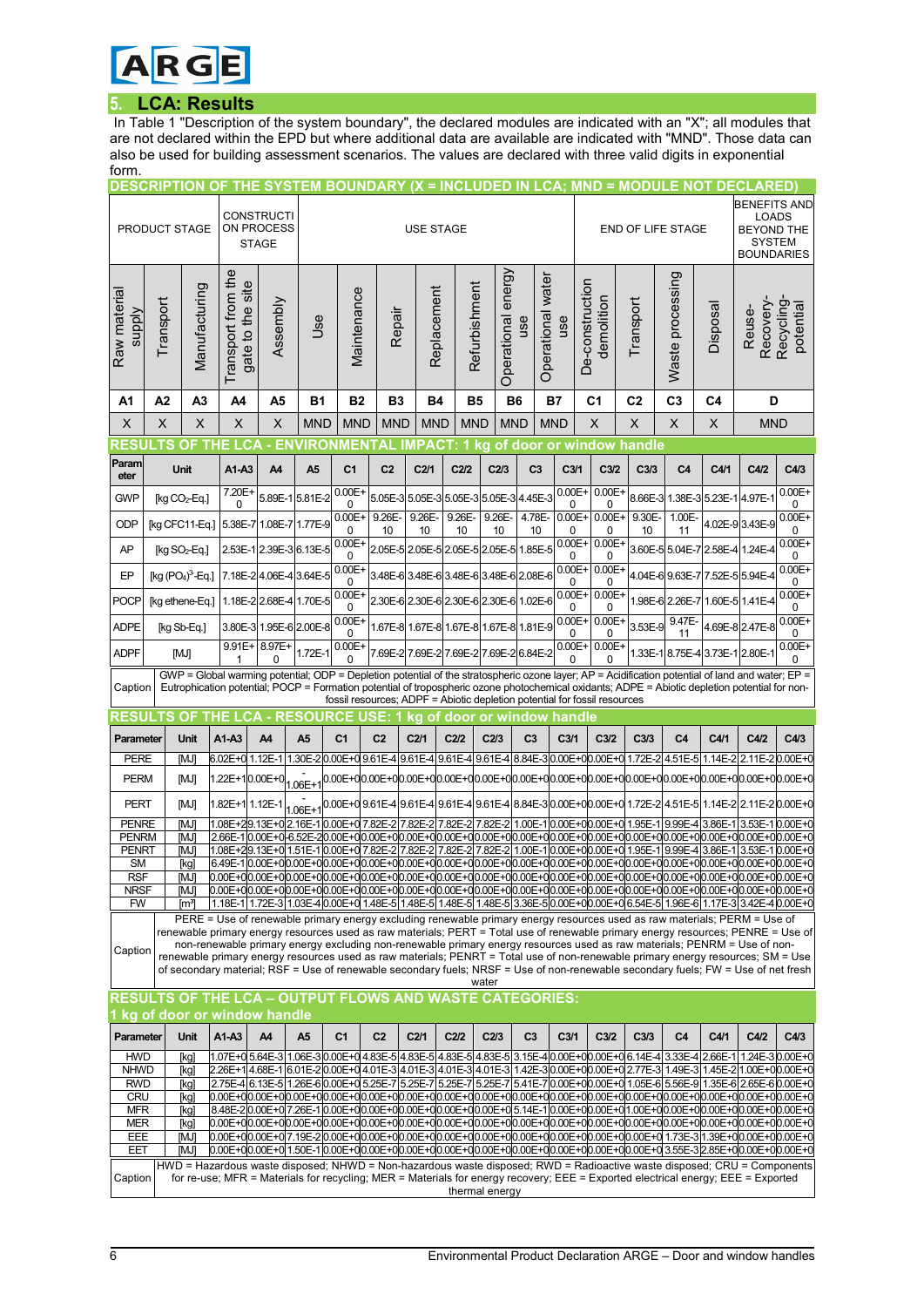![](_page_6_Picture_0.jpeg)

Other end of life scenarios have been calculated in order to build specific end of life scenario at the building level:

- scenario 1: the product is considered to be 100% incinerated
- scenario 2: the product is considered to be 100% landfilled
- scenario 3: the product is considered to be 100% recycled

#### **6. LCA: Interpretation**

This chapter contains an interpretation of the Life Cycle Impact Assessment categories. When expressed as a percentage, the impact refers to its magnitude expressed as a percentage of total product impact across all modules, with the exception of module D.

Raw material extraction (A1) and production (A3) phases are the main contributors to all indicators. Their

impacts come from brass extraction and product packaging (cardboard). Transport phase (A4) to building site is a non-negligible contributor to the impacts, especially for the ODP indicator.

The results are conservative as complying with the composition given in section 2.6.

![](_page_6_Figure_10.jpeg)

#### **7. Requisite evidence**

No testing results are required by the PCR part B.

#### **8. References**

#### **ISO 14040**

ISO 14040:2006-10, Environmental management – Life cycle assessment – Principles and framework (ISO 14040:2006); German and English version EN ISO 14040:2006

#### **DIN EN ISO 14044**

DIN EN ISO 14044:2006-10, Environmental Management – Life Cycle Assessment Requirements and Instructions (ISO 14044:2006); German and English version EN ISO 14044:2006

#### **CEN/TR 15941**

CEN/TR 15941:2010-03, Sustainability of construction works – Environmental Product Declarations – Methodology for selection and use of generic data; German version CEN/TR 15941:2010

#### **EN 1906**

EN 1906:2012, Building hardware - Lever handles and knob furniture – Requirements and test methods

#### **FD P01-015**

FD P01-015:2006**,** Environmental quality of construction products – Energy and transport data sheet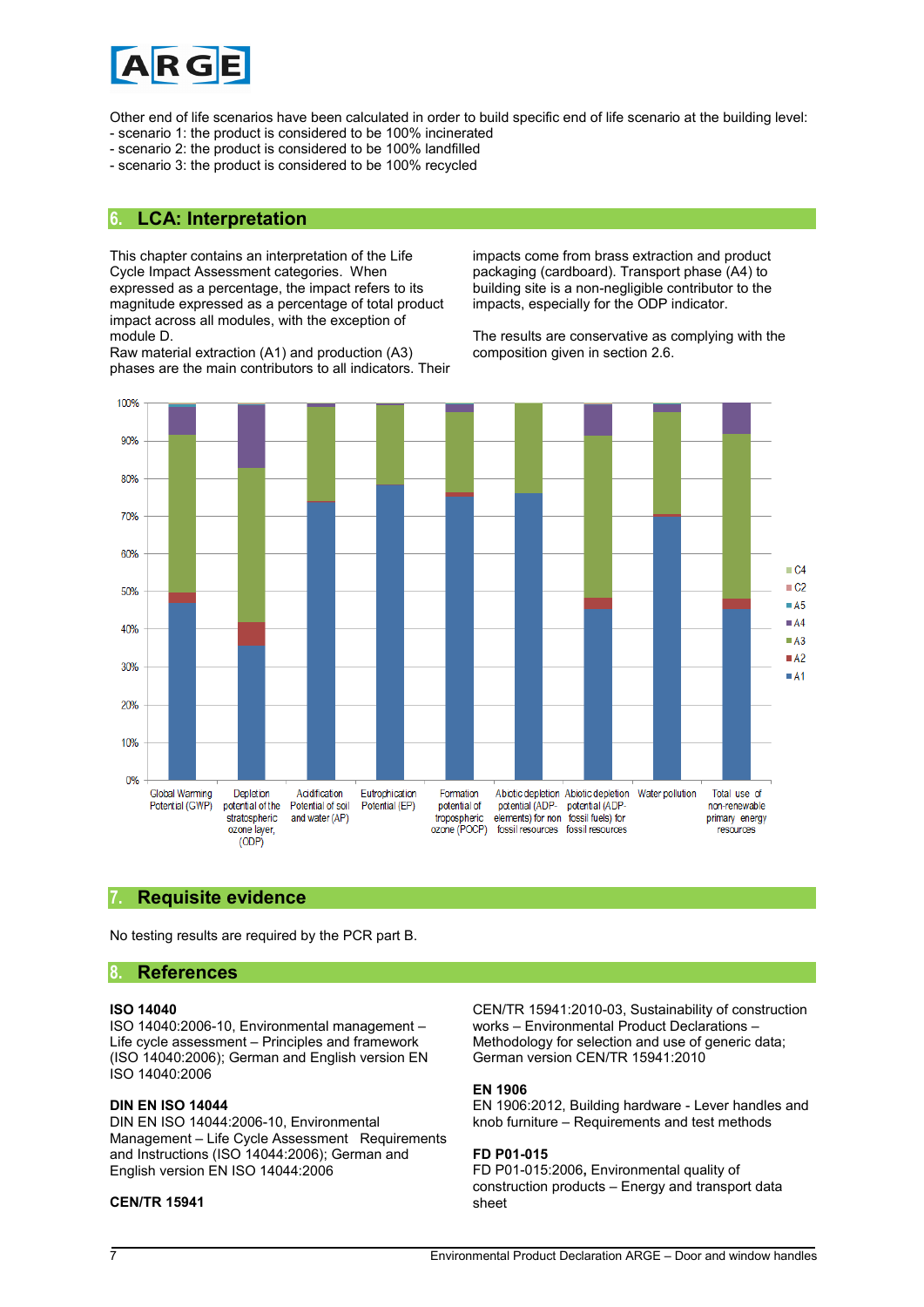![](_page_7_Picture_0.jpeg)

#### **European Waste Code**

epa – European Waste Catalogue and Hazardous Waste List – 01-2002.

#### **Ecoinvent 3.1**

Ecoinvent 3.1 – Allocation Recycling database.

#### **IBU PCR part A**

Part A: Calculation Rules for the Life Cycle Assessment and Requirements on the Project report, 2016-08.

#### **IBU PCR part B**

Part B: Requirements on the EPD for Building Hardware products, 2016-02.

#### **Institut Bauen und Umwelt**

Institut Bauen und Umwelt e.V., Berlin(pub.): Generation of Environmental Product Declarations (EPDs); [www.ibu-epd.de](http://www.bau-umwelt.de/)

#### **ISO 14025**

DIN EN ISO 14025:2011-10: Environmental labels and declarations — Type III environmental declarations — Principles and procedures

#### **EN 15804**

EN 15804:2012-04+A1 2013: Sustainability of construction works — Environmental Product Declarations — Core rules for the product category of construction products